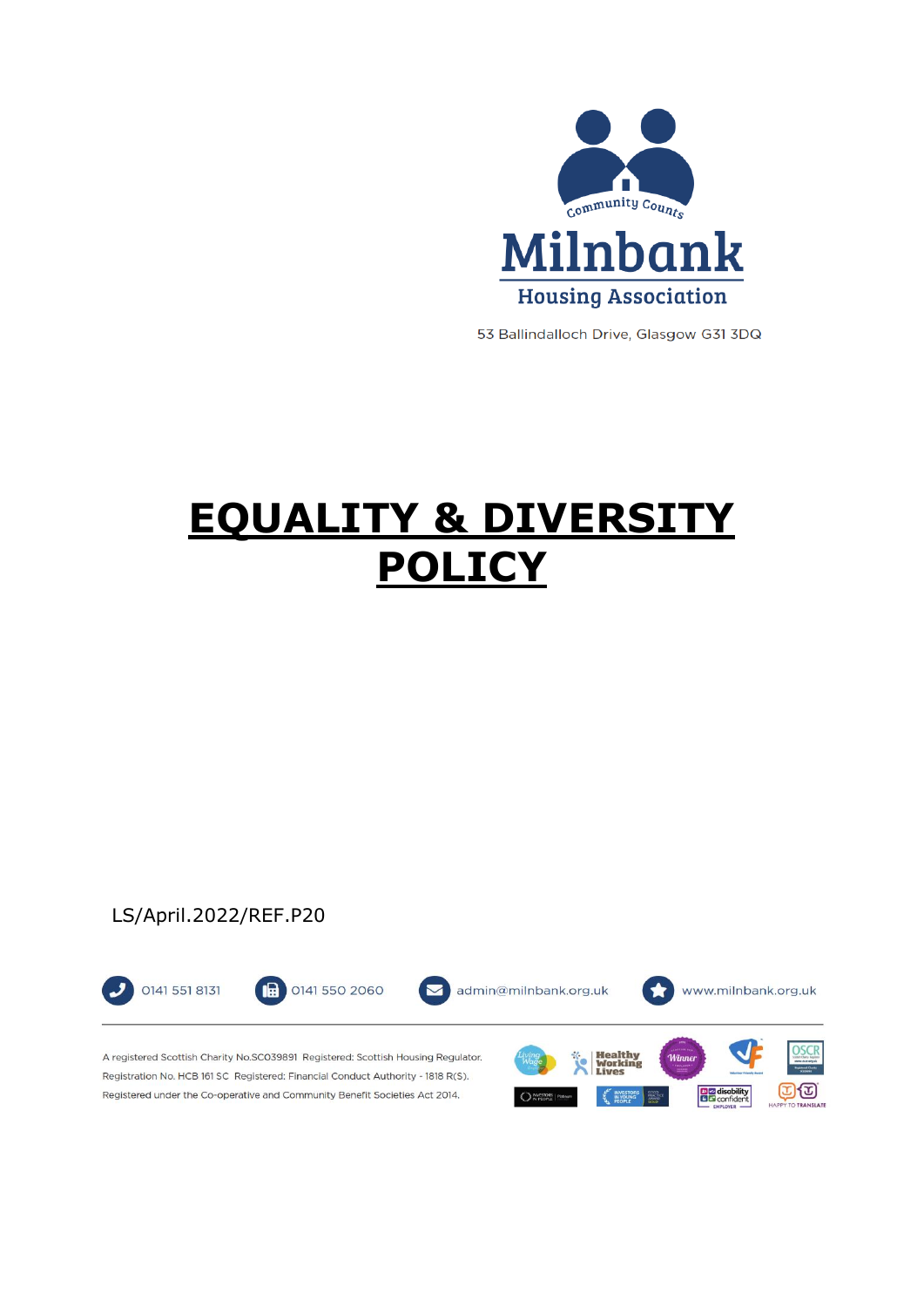# **1) POLICY STATEMENT**

The Equality & Diversity Policy is intended to cover all areas of operations within Milnbank Housing Association (MHA). The principles upon which it is based are applicable to the activities of all Staff, Committee members and the Association as a whole. In recognition of MHA's commitment to equal opportunities, an Equality Action Plan is compiled and reviewed annually.

The Management Committee, as employers, is jointly responsible for any acts of discrimination by Committee members, Staff or agents and as such aims to prevent and eliminate discrimination. The day to day responsibility of ensuring equality and diversity opportunities is maintained is delegated to the Management Team; with the Director retaining the overall equalities remit.

# **2) EQUAL OPPORTUNITIES AIMS**

The Association aims to ensure that it provides equal opportunities:

- a) In the services it provides to residents, applicants and other customers.
- b) In access to membership of the Association, the Management Committee and the engagement of members and other volunteers in its activities.
- c) In its recruitment and employment of staff

MHA seeks to ensure that no person is treated less favourably than any other person or group of persons applying for housing, employment, or work under contract to the Association on the grounds of the nine protected characteristics.

# **3) EQUALITY & DIVERSITY LEGISLATION**

MHA is committed to the implementation of good practice throughout the organisation and to the provisions of the various Equality & Diversity legislation, Codes of Practice and Guidance Notes. The main legislation MHA complies with is The Equality Act 2010. Details of the key points for this and other relevant legislation, and how they impact on MHA, in terms of equality & diversity is as follows:

- a) The Equality Act 2010 Under this Act it's unlawful to discriminate against an employee or job applicant because of:
	- (1) age,
	- (2) disability,
	- (3) gender reassignment,
	- (4) race,
	- (5) religion or belief,
	- (6) sex,
	- (7) sexual orientation,
	- (8) marriage and civil partnership and
	- (9) pregnancy and maternity.

It also covers direct and indirect discrimination, discrimination by association, perception discrimination, harassment, third party harassment and victimisation.

a) Human Rights Act 1998 - Act covers the right to peaceful enjoyment of possessions and protection of property, freedom of thought, conscience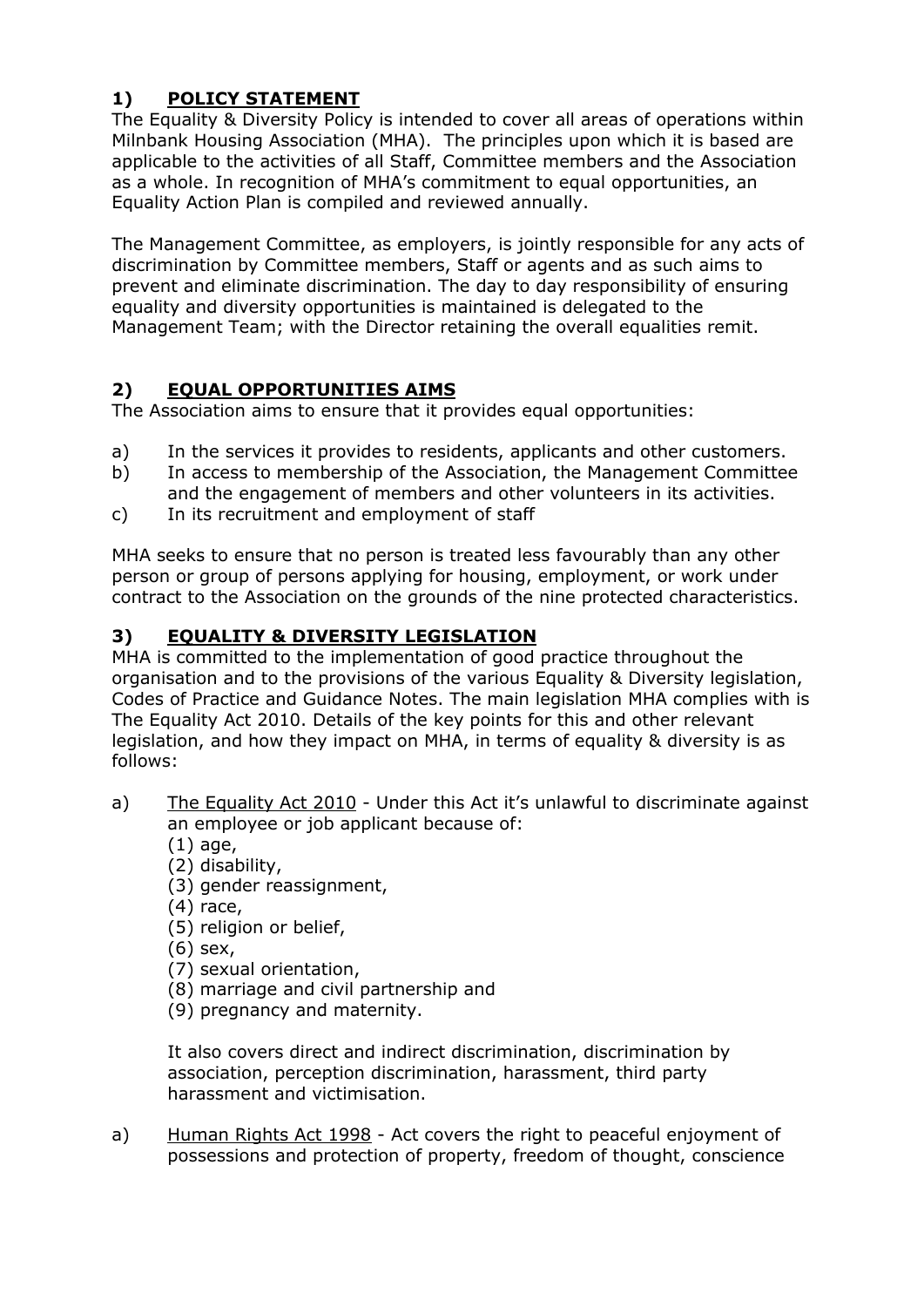and religion and prohibition of discrimination in the enjoyment of convention rights.

- c) Housing (Scotland) Acts 2001, 2010 & 2014 This places a statutory duty on housing associations to encourage equal opportunities. This stipulates such areas as tenant participation and consultation, allocations, homelessness strategies, grounds for recovery of possession and rights under the Scottish Secure Tenancy must meet the requirements of this Act.
- d) Good Practice Guidance Produced specifically for housing associations, Collecting Equality Information: National Guidance for Scottish Social Landlords (April 2022) provides guidance on collecting quality information to ensure legal and regulatory requirements for equality data collection are met.

#### **4) ORGANISATION ARRANGEMENTS**

To help fulfil its commitment to Equality & Diversity, MHA collects and monitors appropriate information in relation to the 9 protected chrematistics included in the Equality Act 2010. This includes:

Housing - including housing applicants, applicants accepted, applicants rehoused, development programmes, homeless strategy.

Employment - including advertising, requests and interviews.

Current Racial Profile -including tenants, employees, shareholders, Committee members.

Tenant Participation/Consultation - including membership details of the Association, publicity of equal opportunities issues.

Economic status and household details – for MHA tenants and housing applicants.

The Committee are periodically presented with statistical information on the above.

## **5) RESPONSIBILITY OF MHA AS A SERVICE PROVIDER**

- a. Residents MHA will seek to provide sufficient and appropriate information to residents and other customers by a method that ensures information is available regardless of disability or impairment.
- b. Housing Applicants MHA will seek to ensure that information about allocation procedures is easily available, and that decisions about access to the housing list and the allocation of property is made solely on the basis of housing need. (Full details are in the Allocations Policy)
- c. Agreements with other Housing providers MHA will seek to ensure that outside parties involved in housing agreements comply with the Association's own standard, as a minimum, regarding equal opportunities.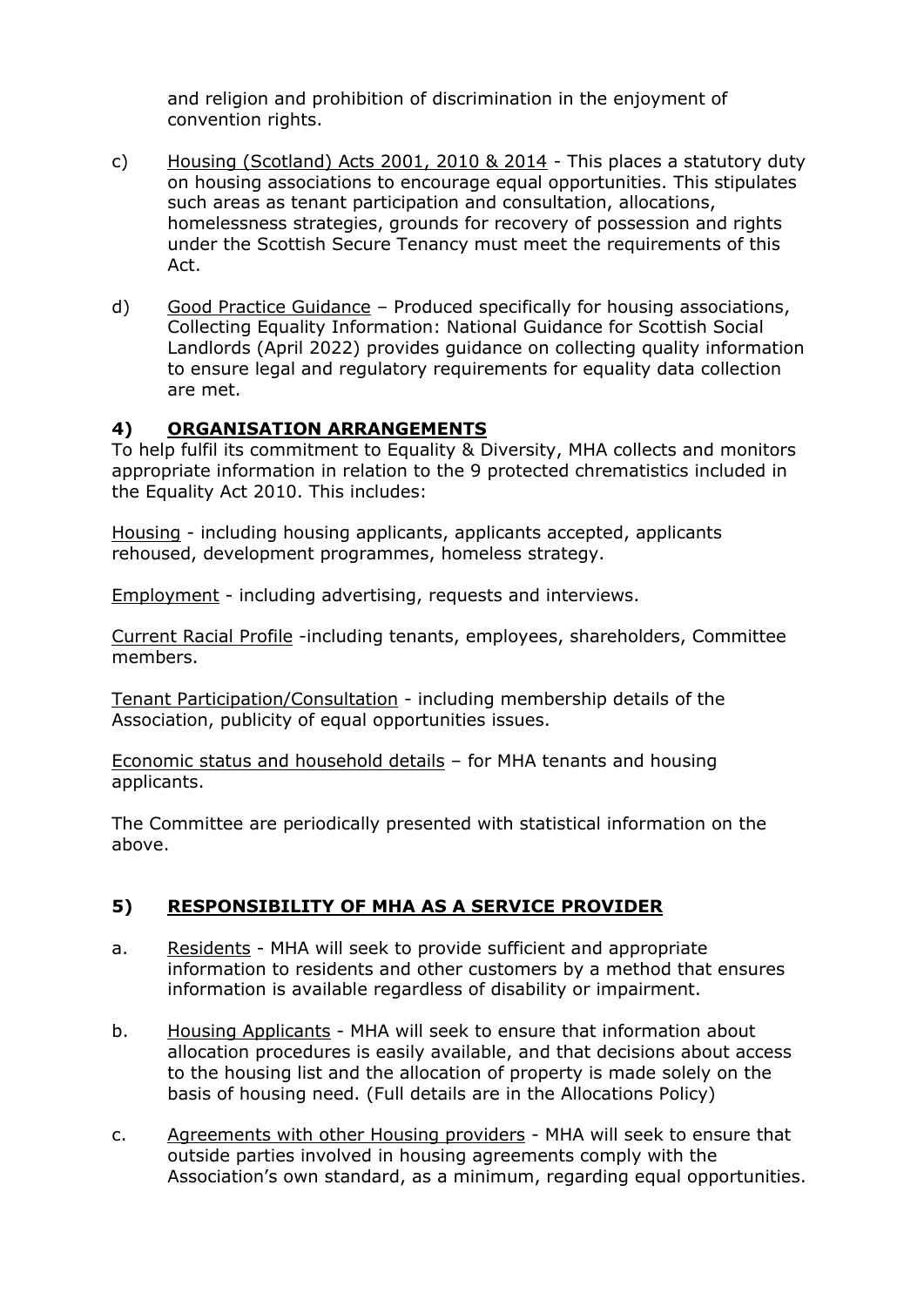- d. Contractors/Consultants Equality Compliance As recipients of public subsidiary, MHA will seek to ensure that public funds are not used to promote practices that may be based on discrimination. Consequently the Association will seek to award to those Contractors and Consultants who develop and implement an Equality & Diversity Policy or agree to abide by the MHAs Policy.
- e. The Community MHA actively promotes its involvement in networking and supporting local community groups and encourages the promotion of equal opportunities in all forms.
- f. Harassment and Grievance MHA has a Dealing with Unacceptable Behaviour Policy and Complaints Handling Procedure to respond to complaints of harassment or grievance in order that such cases are dealt with fairly and impartially.
- g. Confidentiality MHA will seek to ensure that the staff and management committee members observe the Code of Conduct in terms of confidentiality and in relation to personal information regarding tenants, clients, staff, Committee Members and others, regardless of their circumstances, status or any other factors.
- h. Health and Safety MHA has implemented a Health and Safety Policy to ensure that everyone is equally informed and aware that their health and safely needs are given fair and equal consideration.
- i. Training & Development MHA will facilitate training for staff and committee members in order to recognise the importance of equal opportunities and, where necessary, provide additional training for staff that recruit, select and train employees.

## **6) EMPLOYMENT**

The Association will seek to ensure that all individuals will be treated fairly and equally and any decisions on staff development, recruitment and selection will be based on the essential job evaluation and criteria. MHA is a recognised 'Disability Confident Employer' user which demonstrates our commitment to good policies and practices in the employment with people with disabilities. MHA's pay system is transparent, free from bias and based on objective criteria.

MHA's recruitment process is detailed in the Recruitment & Selection Policy which guards against unfair discrimination and covers job evaluation, job description, job specification, advertising, short listing, interviewing and offers of employment.

## **7) DISSEMINATION OF POLICY**

To maximise awareness, this policy is distributed to all employees, Contractors and Consultants, it forms part of the Committee Members Handbook and is displayed in the Associations office. It will be available on request, free of charge, to any member of the public. This policy can be made available, on request, in Braille, type talk and large print. The Association shall also arrange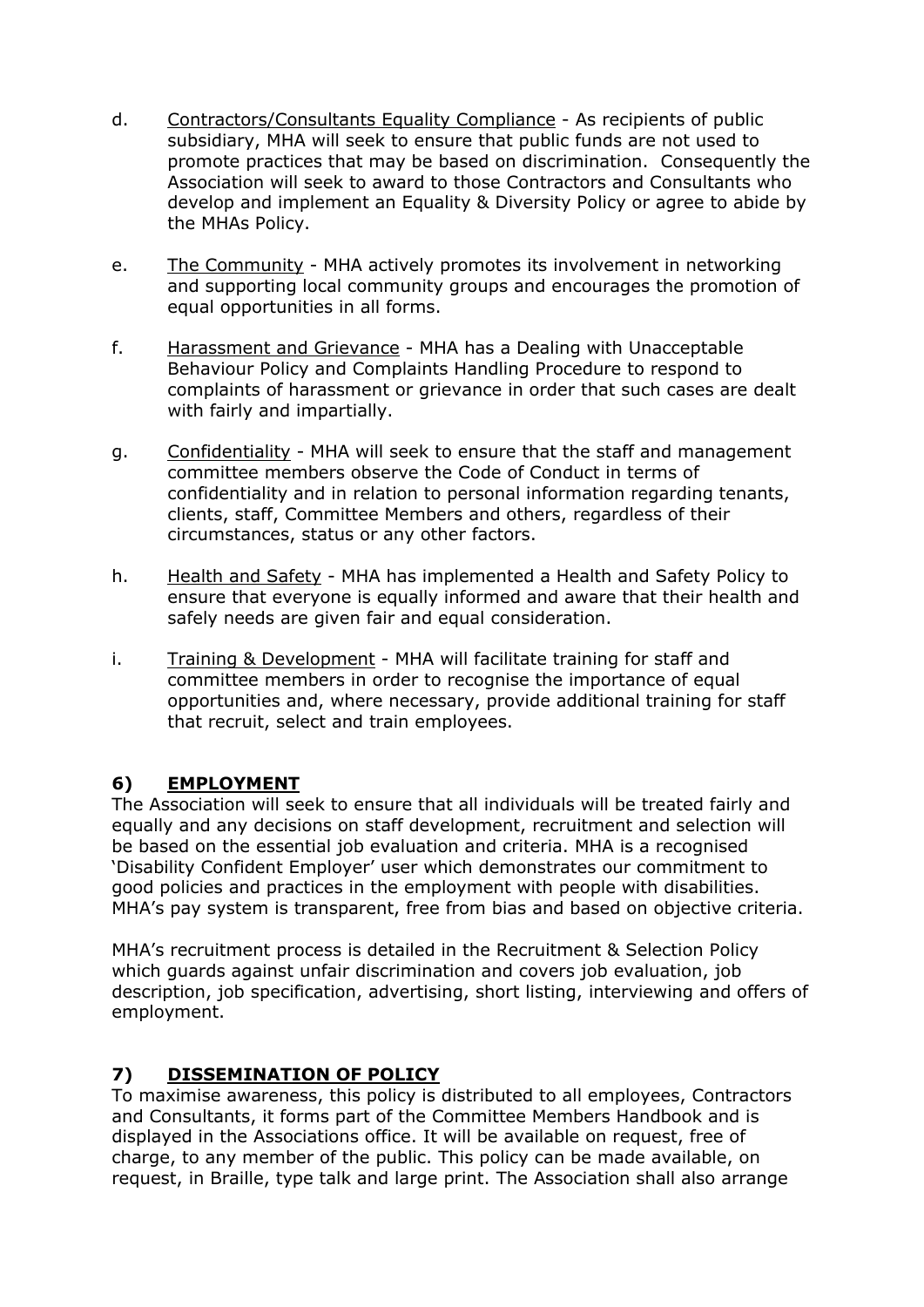the use of an Interpreter or Advocate if possible. The Association operates a Mini loop system and is an accredited Happy to Translate member.

# **8) MONITORING & REVIEW**

The monitoring of equal opportunities is delegated senior managers and findings presented to committee. This policy is reviewed and adopted annually or as otherwise deemed necessary by the Management Committee.

## **9) COLLECTING INFORMATION**

The SHR Regulatory Framework requires housing associations to collect equality information in respect of the 9 protected characteristics under the Equality Act. As advised by the Equalities and Human Rights Commission (EHRC) and the Information Commissioner's Office (ICO), MHA will not link data to individuals. MHA will collate data using a spreadsheet for each of the undernoted groups.

|                                 | Existing<br>tenants | <b>New</b><br>tenants | People on<br>waiting lists | МC<br>Members | <b>Staff</b> |
|---------------------------------|---------------------|-----------------------|----------------------------|---------------|--------------|
| Age                             |                     |                       |                            |               |              |
| <b>Disability</b>               |                     |                       |                            |               |              |
| Gender<br>reassignment          |                     |                       |                            |               |              |
| Marriage & civil<br>partnership |                     |                       |                            |               |              |
| Pregnancy &<br>maternity        |                     |                       |                            |               |              |
| Race/ethnicity                  |                     |                       |                            |               |              |
| Religion or<br>belief           |                     |                       |                            |               |              |
| Sex                             |                     |                       |                            |               |              |
| Sexual<br>orientation           |                     |                       |                            |               |              |

By collecting this information anonymously, it is not personal data therefore data protection requirements do not apply.

## **10) DATA PROTECTION**

MHA controls the personal information that we collect, this means that we are legally responsible for how we collect, hold and use personal information, including sensitive personal information as is included within this Policy. It also means that we are required to comply with the General Data Protection Regulations (GDPR) when collecting, holding and using personal information.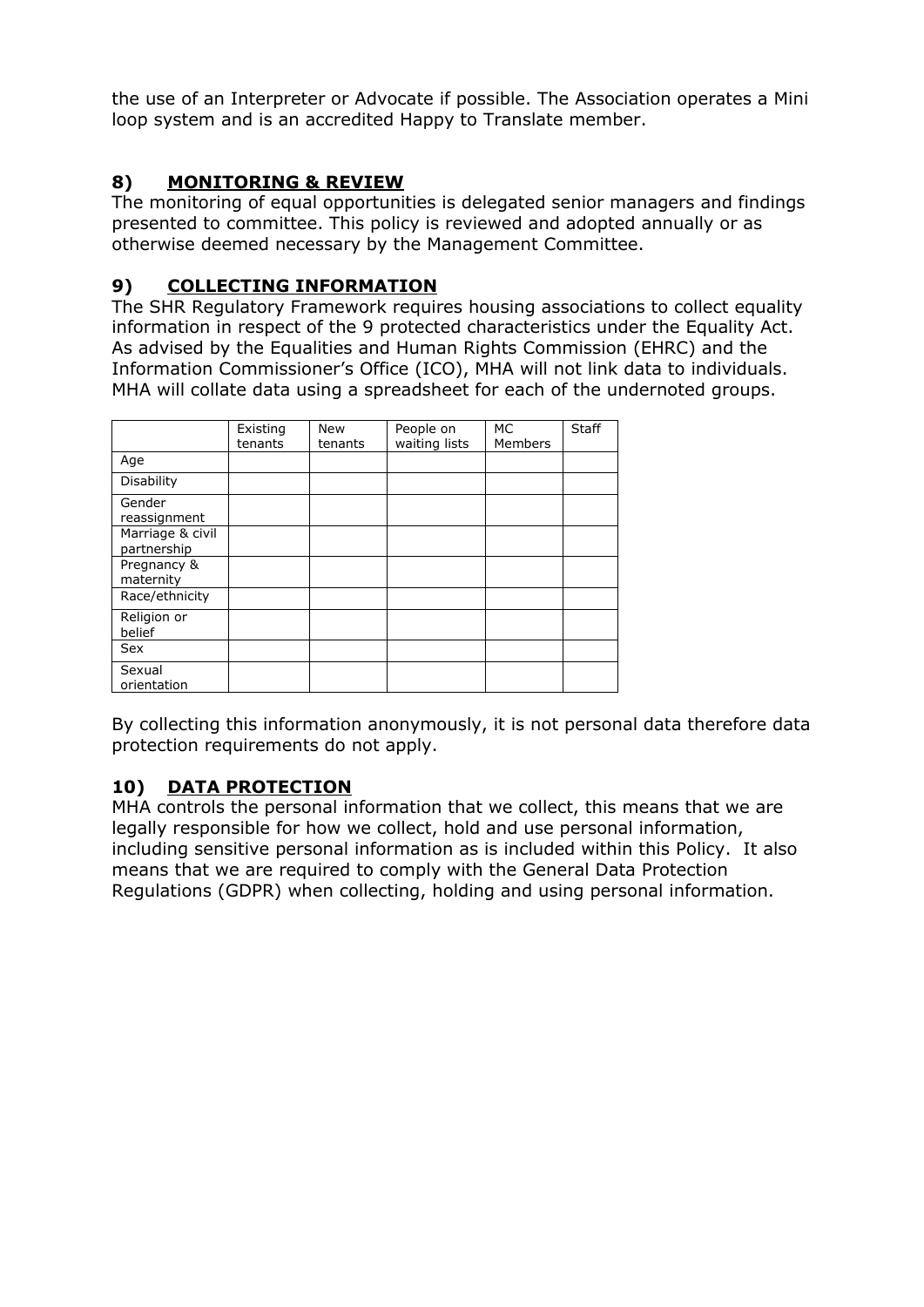## **EQUALITY ACTION PLAN**

#### **AIM OF THE PLAN**

The aim of this Equality Action Plan is to actively promote MHA's continuous commitment to equality and diversity in all areas of operation. This plan supports the Equality & Diversity Policy and consolidates equality issues from other organisational policies and procedures.

#### **APPRAISAL OF THE CURRENT POSITION**

As part of the Equal Opportunities Policy review, committee members are provided with statistics for monitoring purposes. These figures cover issues relating to: Residents Profile, Association Membership, Ethnic Monitoring, Employment Monitoring etc. These figures are studied and any necessary action is implemented.

#### **COMMUNITY PROFILE**

As part of the Association's work on equality and diversity, the community profile report will be updated to provide a range of information on the MHA's population and to assist with setting MHA's future objectives and priorities. The approach of undertaking this work is based on the Charted Institute of Housing (Feb. 2013) paper entitled "How to undertake an equality analysis" which is based around The Equality Act 2010. The current Community Profile is presently being updated.

#### **SHR REGULATORY FRAMEWORK**

The equality and human rights part of the above framework focuses on the SHR promoting equalities and human rights and for landlords to ensure compliance with their responsibilities under the Equalities Act 2010. As stated in our 2021 Annual Assurance Statement, MHA is aware of the requirement to collect data on all nine protected characteristics from April 2022 onwards and will comply with the updated guidance on data collection and other equalities issues. (National guidance for Scottish Social Landlords - April 2022)

#### **TARGETS AND ACTION**

It can be difficult setting realistic targets that reflect the needs of everyone. In terms of equality MHA strives to set various targets, in addition to those specified in the Equality and Diversity Policy, these include:

| l TARGET AREA                                                               | <b>ACTION DATE</b><br>2022/23 |
|-----------------------------------------------------------------------------|-------------------------------|
| Governance<br>MHA has several policies relating to equality &<br>diversity: |                               |
|                                                                             | November 2022                 |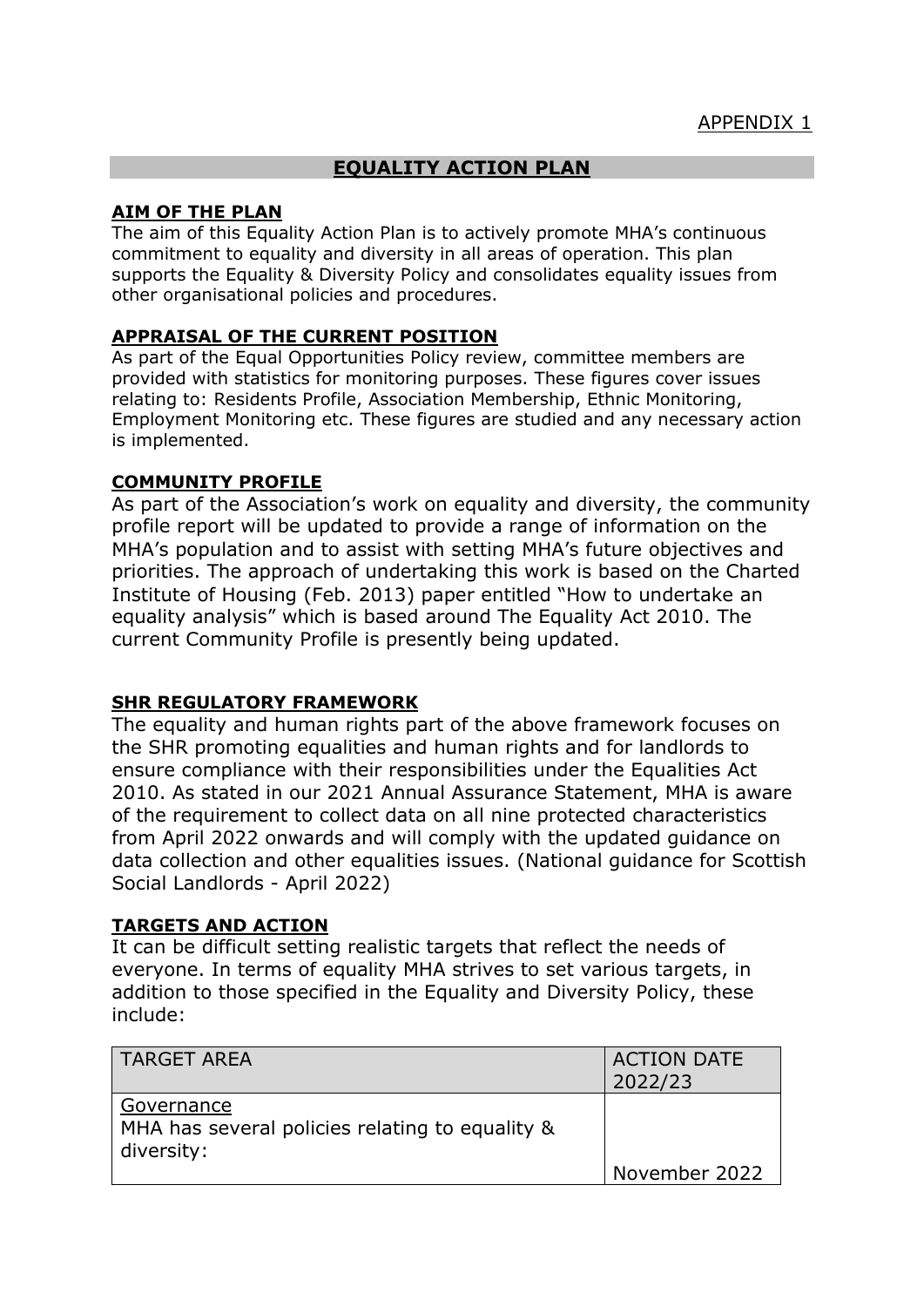| •Complaints Handling Procedure provides access<br>to all residents and other customers who wish to<br>lodge a complaint against MHA practice. This<br>policy is reviewed annually.                                                                                                                                                                                                                      |                                            |  |
|---------------------------------------------------------------------------------------------------------------------------------------------------------------------------------------------------------------------------------------------------------------------------------------------------------------------------------------------------------------------------------------------------------|--------------------------------------------|--|
| •Unacceptable Behaviour Policy where MHA<br>makes a commitment to act against perpetuators<br>where harassment exists. This policy is reviewed                                                                                                                                                                                                                                                          | 2024 review                                |  |
| every 3 years.<br>In recognition of the number of residents with<br>poor mobility, the Association offers a home<br>visiting service. This information is on our website<br>and periodically included in newsletters.                                                                                                                                                                                   | Spring 2022<br>newsletter<br>February 2022 |  |
| MHA also operates a tailored service to provide a<br>support service to vulnerable residents. The<br>Tenancy Support Strategy is reviewed annually.<br>This includes the services of our Income<br>Maximisation staff.                                                                                                                                                                                  |                                            |  |
| MHA has a number of flats that have been<br>specially adapted to facilitate tenants who<br>impaired hearing.                                                                                                                                                                                                                                                                                            |                                            |  |
|                                                                                                                                                                                                                                                                                                                                                                                                         |                                            |  |
| <b>Management Committee</b><br>Working within the Association's Rules, MHA<br>endeavours to have a Management Committee to<br>reflect the profile of the area. There is a mixed<br>range of skills, knowledge, and expertise within<br>the committee. Regular Committee Skills Audits<br>are undertaken & updated as part of the annual<br>review of the Organisational Training &<br>Development Plan. | September 2022                             |  |
| Committee members, Board Members and<br>representatives from other groups (e.g. Focus<br>Groups) within the area are actively encouraged<br>to participate in a range of training.                                                                                                                                                                                                                      |                                            |  |
| Contractors<br>It is a pre-requisite for any contractor on MHA's<br>Reactive & Planned Maintenance Framework to<br>agree to abide by our Equality & Diversity Policy.<br>A comprehensive review of the Reactive &<br>Planned Maintenance Framework is undertaken &<br>reviewed every 4 years.                                                                                                           | June 2022                                  |  |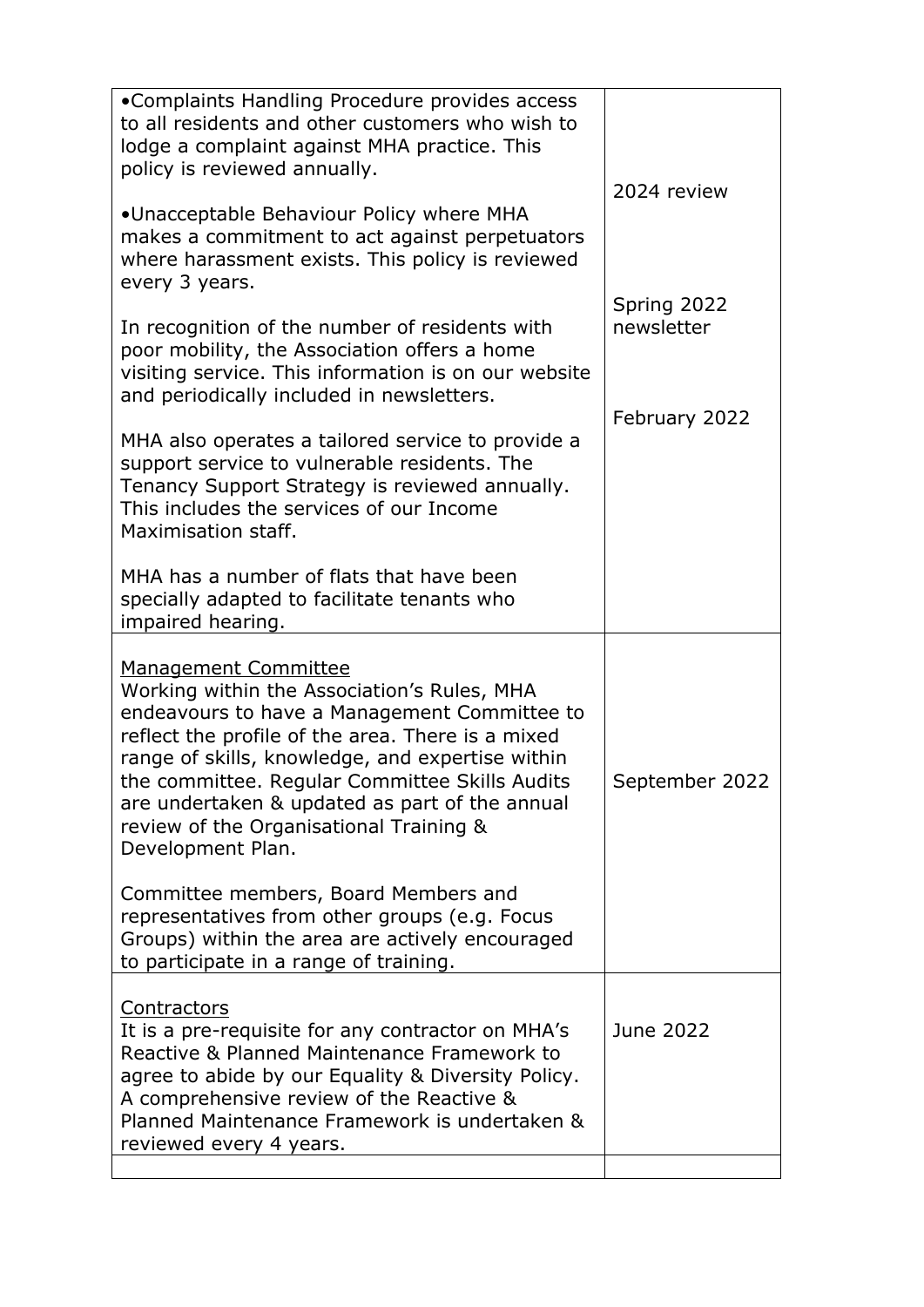| <b>Staff</b><br>With the exception of appointments of Support<br>staff (female employees only), all vacancies within<br>MHA are open to everyone to apply. MHA operates<br>an open recruitment policy.                                                                                                                                                                                                                                      |                          |
|---------------------------------------------------------------------------------------------------------------------------------------------------------------------------------------------------------------------------------------------------------------------------------------------------------------------------------------------------------------------------------------------------------------------------------------------|--------------------------|
| MHA's Equality & Diversity Policy forms part of<br>employees Induction. Staff are issued with an<br>updated version of this policy upon each annual<br>review.                                                                                                                                                                                                                                                                              |                          |
| Staff undertake a job review each year where<br>their personal development plans are updated.<br>Job reviews are scheduled for each<br>October/January with workplace support sessions<br>held on an on-going basis.                                                                                                                                                                                                                        | Commence<br>October 2022 |
| <b>Tenant Participation/Consultation</b><br>To support MHA's commitment to Tenant<br>Participation, a strategy is in place which is<br>regularly monitored. Participation and<br>consultation is via Focus & Community Groups<br>and MHA offers childcare provision to ensure<br>equal access. In addition, the location of residents<br>meetings is varied to take account of mobility<br>issues and transport is arranged where required. | November 2022            |
| MHA consults on an annual basis on the Scottish<br>Social Housing Charter and community services<br>meetings to seek their preferred method of<br>communication                                                                                                                                                                                                                                                                             | May 2022                 |
| Development<br>MHA endeavours to reflect the needs of the<br>community when developing new builds and<br>renovating properties, this includes discussions<br>with other agencies and promoting independence<br>by designing, where possible, homes to allow<br>disabled people to gain access.                                                                                                                                              |                          |
| MHA applies for funding to provide adaptations<br>every financial year, where there is a funding<br>shortfall; MHA meets this sum whenever possible.                                                                                                                                                                                                                                                                                        |                          |
| Maintenance/Asset Management<br>MHA's target to remove graffiti is within 24 hours<br>and immediately if it is of an offensive nature.                                                                                                                                                                                                                                                                                                      |                          |